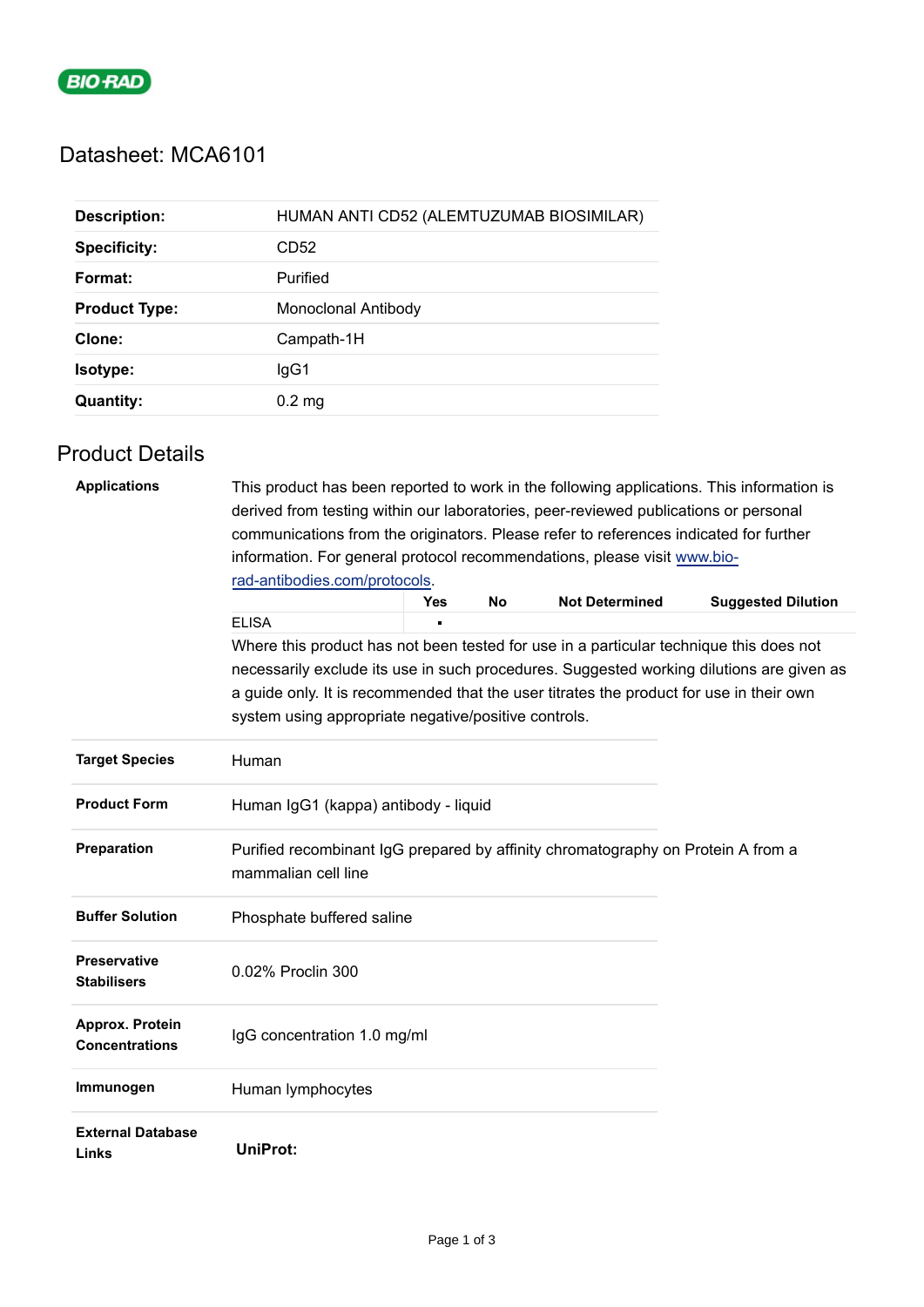|                                         | <b>Related reagents</b><br>P31358                                                                                                                                                                                                                                                                                                                                                                                |  |  |  |  |  |
|-----------------------------------------|------------------------------------------------------------------------------------------------------------------------------------------------------------------------------------------------------------------------------------------------------------------------------------------------------------------------------------------------------------------------------------------------------------------|--|--|--|--|--|
|                                         | <b>Entrez Gene:</b>                                                                                                                                                                                                                                                                                                                                                                                              |  |  |  |  |  |
|                                         | CD <sub>52</sub><br><b>Related reagents</b><br>1043                                                                                                                                                                                                                                                                                                                                                              |  |  |  |  |  |
| <b>Synonyms</b>                         | <b>CDW52, HE5</b>                                                                                                                                                                                                                                                                                                                                                                                                |  |  |  |  |  |
| <b>Specificity</b>                      | Human Anti-CD52 Antibody, clone Campath-1H is a research grade biosimilar of the<br>monoclonal antibody drug alemtuzumab. It is a recombinant human IgG1 kappa antibody<br>with variable regions from the therapeutic antibody Campath-1H.                                                                                                                                                                       |  |  |  |  |  |
|                                         | Human Anti-CD52 Antibody is for research use only. This product is supplied in a<br>research grade format, i.e. in PBS buffer with preservative, it is not manufactured or<br>formulated in the same way as the therapeutic reference product. A preservative free<br>version is available on request.                                                                                                           |  |  |  |  |  |
|                                         | It is suitable as a reference standard in a pharmacokinetic (PK) bridging ELISA with<br>anti-alemtuzumab antibodies, for example HCA198 and HCA175. It can also be used as<br>capture and detection reagent in an anti-drug antibody (ADA) bridging ELISA, with an<br>anti-alemtuzumab antibody in IgG1 format as reference standard, for example HCA175.                                                        |  |  |  |  |  |
|                                         | Alemtuzumab is a drug used in the treatment of chronic lymphocytic leukemia (CLL),<br>cutaneous T-cell lymphoma (CTCL) and T-cell lymphoma. Alemtuzumab is also used in<br>some conditioning regimes for bone marrow transplantation, kidney transplantation and<br>islet cell transplantation along with clinical trial protocols for treatment of certain<br>autoimmune diseases including multiple sclerosis. |  |  |  |  |  |
|                                         | This product is NOT FOR THERAPEUTIC USE.                                                                                                                                                                                                                                                                                                                                                                         |  |  |  |  |  |
|                                         | View a summary of supporting anti-alemtuzumab antibody products                                                                                                                                                                                                                                                                                                                                                  |  |  |  |  |  |
| <b>Purity</b>                           | >98% by SDS PAGE                                                                                                                                                                                                                                                                                                                                                                                                 |  |  |  |  |  |
| <b>Storage</b>                          | This product is shipped at ambient temperature. It is recommended to aliquot and store at<br>-20 $^{\circ}$ C on receipt. When thawed, aliquot the sample as needed. Keep aliquots at 2-8 $^{\circ}$ C for<br>short term use (up to 4 weeks) and store the remaining aliquots at -20°C.                                                                                                                          |  |  |  |  |  |
|                                         | Avoid repeated freezing and thawing as this may denature the antibody. Storage in<br>frost-free freezers is not recommended.                                                                                                                                                                                                                                                                                     |  |  |  |  |  |
| <b>Guarantee</b>                        | 12 months from date of despatch                                                                                                                                                                                                                                                                                                                                                                                  |  |  |  |  |  |
| <b>Health And Safety</b><br>Information | Material Safety Datasheet documentation #20463 available at:<br>20463: https://www.bio-rad-antibodies.com/uploads/MSDS/20463.pdf                                                                                                                                                                                                                                                                                 |  |  |  |  |  |
| <b>Licensed Use</b>                     | For in vitro research purposes only. Research grade biosimilar. Not for use in therapeutic<br>or diagnostic procedures for humans or animals.                                                                                                                                                                                                                                                                    |  |  |  |  |  |